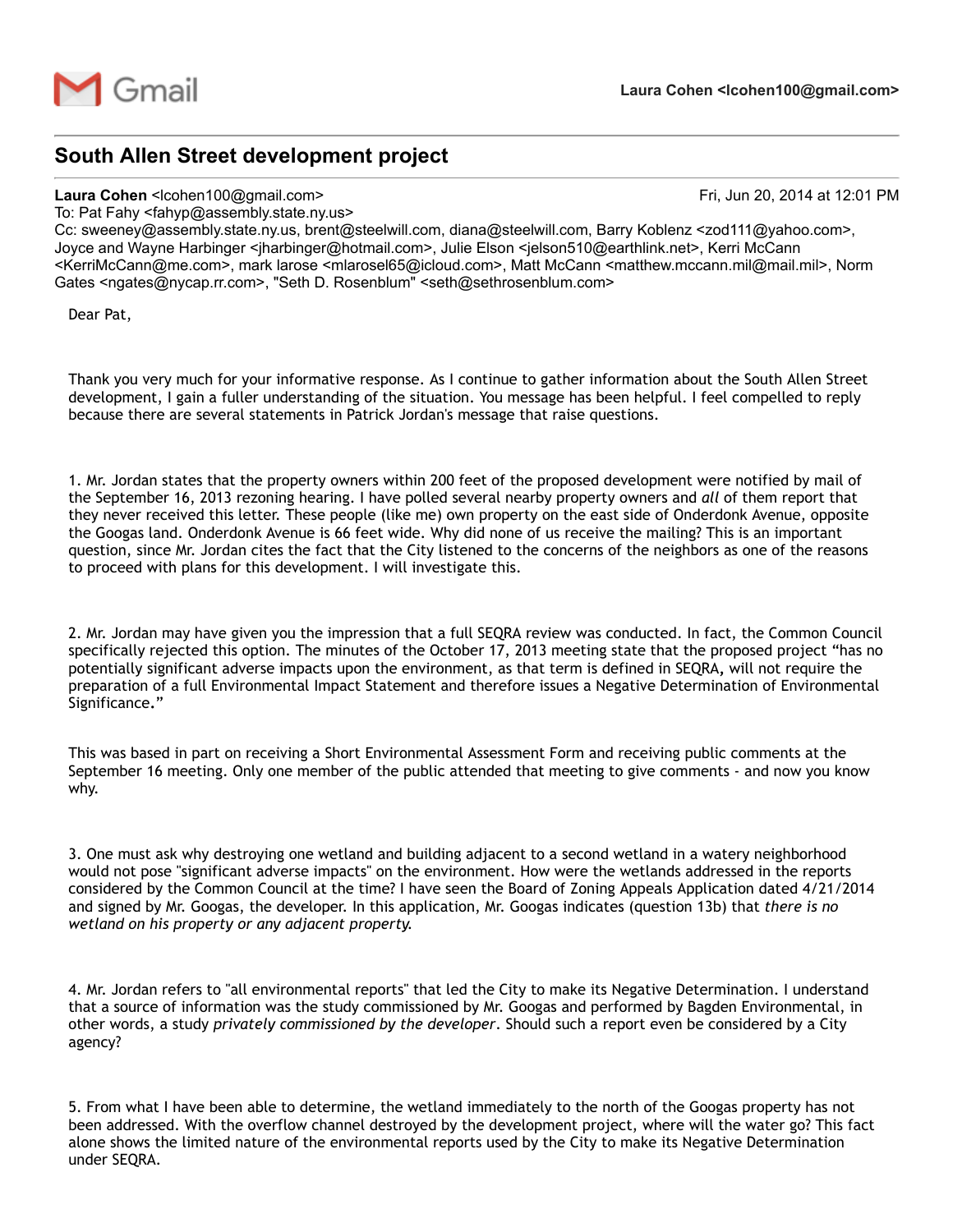6. The City of Albany is waiting for a formal declaration by the Army Corps of engineers that the wetland on the Googas property is isolated. I can only repeat that the Army Corps *does not assess flooding or groundwater*, the two major concerns of the property owners in the neighborhood.

7. Mr. Jordan states that the former South Allen Street Playground had "limited use." You must have agreed with this assessment, since you went to the NYS Legislature to seek permission to sell it. We would appreciate seeing the usage data that brought you and the City to this conclusion. Who performed the usage study? How was the study conducted? What were the results? I have lived across the ravine from this playground for many years and I would not call its use "limited." It would be helpful to know how the usage data was interpreted and on what basis the conclusions were drawn. I look forward to your response on this.

Pat, I am trying to impress upon you the distress felt in the neighborhood about the possibility of the destruction of the South Allen Street wetland environment for the development of 48 apartments. We consider you to be involved in this matter because of your role in the sale of the playground (and, in fact, in coordination with the Mayor's office, the relocation of the playground to another part of the city). This allowed the land to be sold to a developer. Now that you know about the environmental issues, and given your previous willingness to be involved with the City government on this issue, we are hoping for your help.

I am copying this message to concerned neighbors. I cannot locate an e‐mail address for Mr. Jordan. I am also copying Assemblyman Robert Sweeney, Chair of the Committee on Environmental Conservation, of which you are a member. In this role, perhaps Mr. Sweeney can provide advice about how to deal with the proposed destruction of an environmentally sensitive area in your district.

Thank you.

On Tue, Jun 17, 2014 at 3:18 PM, Pat Fahy <[fahyp@assembly.state.ny.us>](mailto:fahyp@assembly.state.ny.us) wrote:

Dear Laura,

Thank you for your email. My office reached out to the City regarding this development proposal and included your email detailing your concerns and received a reply back from the City's Corporation Counsel's office discussing the procedure that was followed in determining whether or not to approve a zone change for the 241 South Allen Street land parcel. I received the following response from Assistant Corporation Counsel Patrick Jordan in which he describes the steps taken by the City in the approval process and provides information regarding future steps you might take if at some future time there is any flooding that can be linked to this development project and mitigation is warranted:

"I have reviewed the email from your constituent below. The City reviewed the applicant's proposed use for the former City-owned parcels on South Allen and Onderdonk for over three years. The Council and all involved City departments studied the proposal, the impact of changing the zoning of the parcels, the limited use of the existing *pocket park, the impact on the neighborhood and the concerns of the neighbors.*

*The Council held numerous public mee⸵〳ngs, through the Planning, Economic Development and Land Use* Committee as well as before the entire Common Council. The final public hearing to consider the change in zoning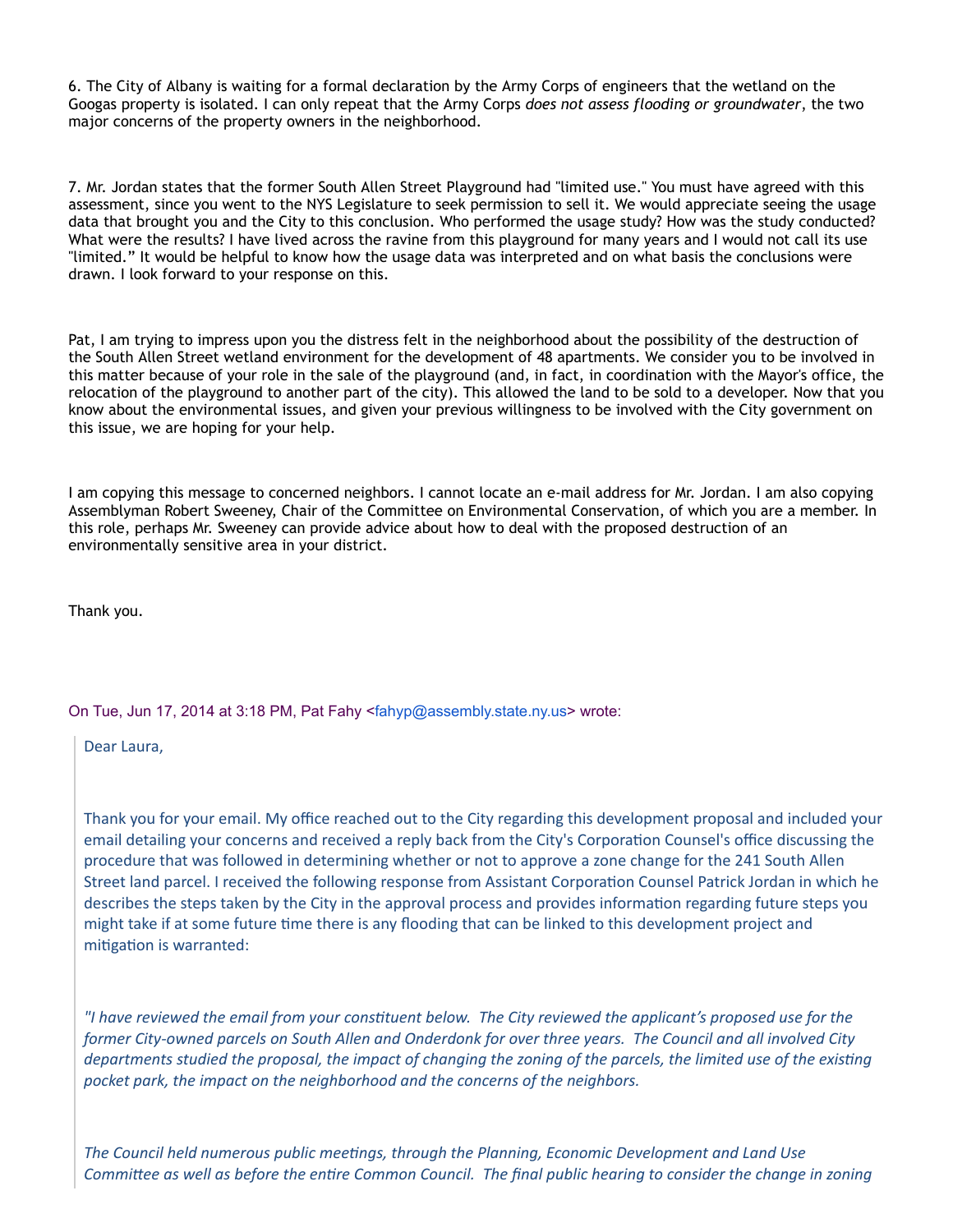was held on September 16, 2013. That hearing was noticed in the Times Union for two consecutive weeks and all property owners within 200 feet of the proposed rezone were sent notice of the hearing by mail, pursuant to Section 375-30 of the City Code. Only one person appeared before the Council to discuss the proposal and he was not *against it.*

The Council followed all New York State procedures as mandated by the State Environmental Quality Review Act (SEQRA). The Council followed the proper protocols in declaring itself Lead Agency for SEQRA purposes and notified all required governmental boards and commissions of its intent to review the application. The Council received and *reviewed all environmental reports that are required before making any decisions.*

The wetlands that are referred to in the email from Ms. Cohen were documented and described as being formed from a topographic depression. This area has not been designated a wetland by the Department of Environmental Conservation and the Army Corps of Engineers has stated informally that this type of wetland does not rise to the *level of their jurisdic⸵〳on.*

If there is a flooding issue in the area and it can be linked to this property then the Planning Board may take the necessary steps to mitigate that impact. Often times developers are required to leave green space and construct retention basins to handle the flow of water caused by the introduction of impervious surfaces. Concerns regarding *flooding should be directed to the Planning Board for its delibera⸵〳on.*

I am confident that the Council and the City met its legal obligations in reviewing this proposed rezoning. In fact, the amount of information that the City required and the number of meetings and discussions that took place with *the public were over and above any Federal, State or City regula⸵〳ons that I am aware of."*

It does appear that the City took the appropriate steps required in their decision to approve the zone change for the 241 South Allen Street land parcel. If there is a need to contact the City of Albany Planning Board at some point, please call City Planner, Bradley Glass at 445‐0754.

I hope this information is helpful. Thank you again for writing and please contact me again if I can be of further assistance.

Sincerely,

Pat

Patricia Fahy

Member of Assembly

NYS Assembly, 109th District

L.O.B. #452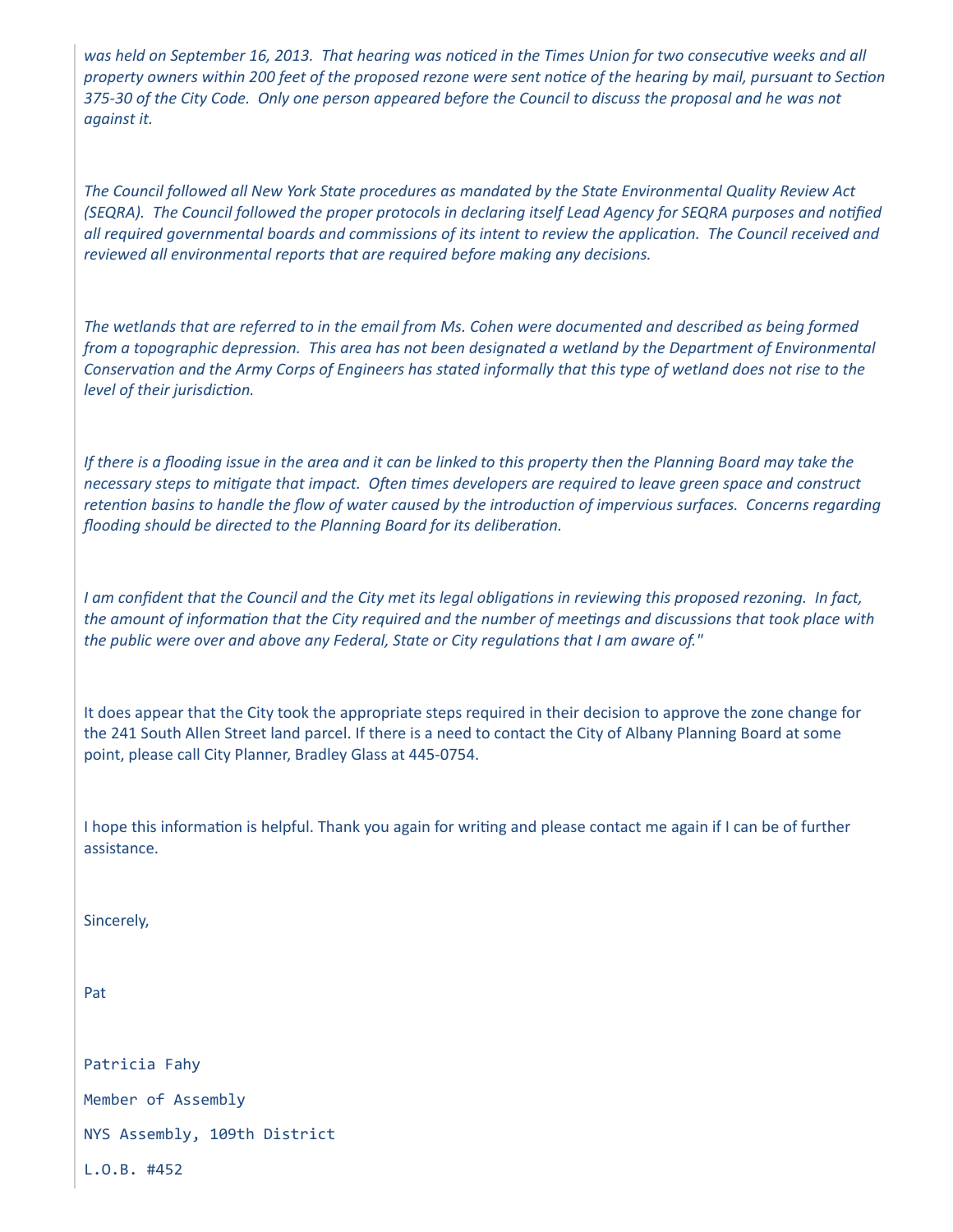Albany, NY 12248

[\(518\)4554178](tel:%28518%29455-4178)

[fahyp@assembly.state.ny.us](mailto:fahyp@assembly.state.ny.us)

From: Laura Cohen [mailto:[lcohen100@gmail.com](mailto:lcohen100@gmail.com)] Sent: Sunday, May 18, 2014 8:20 AM **To: Patricia Fahev** 

Subject: South Allen Street development project

Dear Assemblywoman Fahey:

I am contacting you for a second time about issues with a proposed development project on South Allen Street in Albany. This is the site of the former South Allen Street Playground, which you supported dismantling to make way for the sale and development of this land. I appreciate your response at that time that you would look into any necessary remediation. I am wondering about your follow‐up.

Let me review the situation.

The Albany Planning Board case number for the proposed project is Case 5‐14, 912 at 241 South Allen Street. The builder is James Googas aka 241 South Allen Street Holdings, LLC.

When I contacted you last November, I expressed concern that this property contained a wetland, that the City of Albany should have informed you of this possibility, and that the land never should have been sold because of the flooding risk to the neighborhood if the wetland were destroyed. I turned out to be correct about the wetland. According to Mr. Googas, the Army Corps of Engineers has confirmed the wetland on his property. He showed me the map. Because the wetland is isolated, the Army Corps will not claim jurisdiction. This puts the jurisdiction of the wetland in the hands of the City of Albany. I am unclear if DEC can claim any jurisdiction; as of this writing, I have been unable to find out.

There is considerable concern in the neighborhood that destruction of this wetland will cause flooding. Many of the homeowners, including myself, are struggling with our high water table. Many of us have sump pumps, and I know someone on West Lawrence Street who has two of them to deal with the water. There are underground streams in the area, in other words, there is groundwater.

The property adjacent to the Googas land also contains a wetland identified by the Army Corps in 2005. Its status has not been determined, but it appears to be discharging water downstream onto Teunis Avenue so perhaps it's a Water of the United States. I wonder if the two wetlands were once a single unit that became artificially separated by the former playground. To be honest, I'm surprised that the Googas wetland was found to be isolated. Of course, I'm not an engineer!

Please keep in mind that the Army Corps does not get involved with groundwater or flooding, the two issues that are the concerns in this situation.